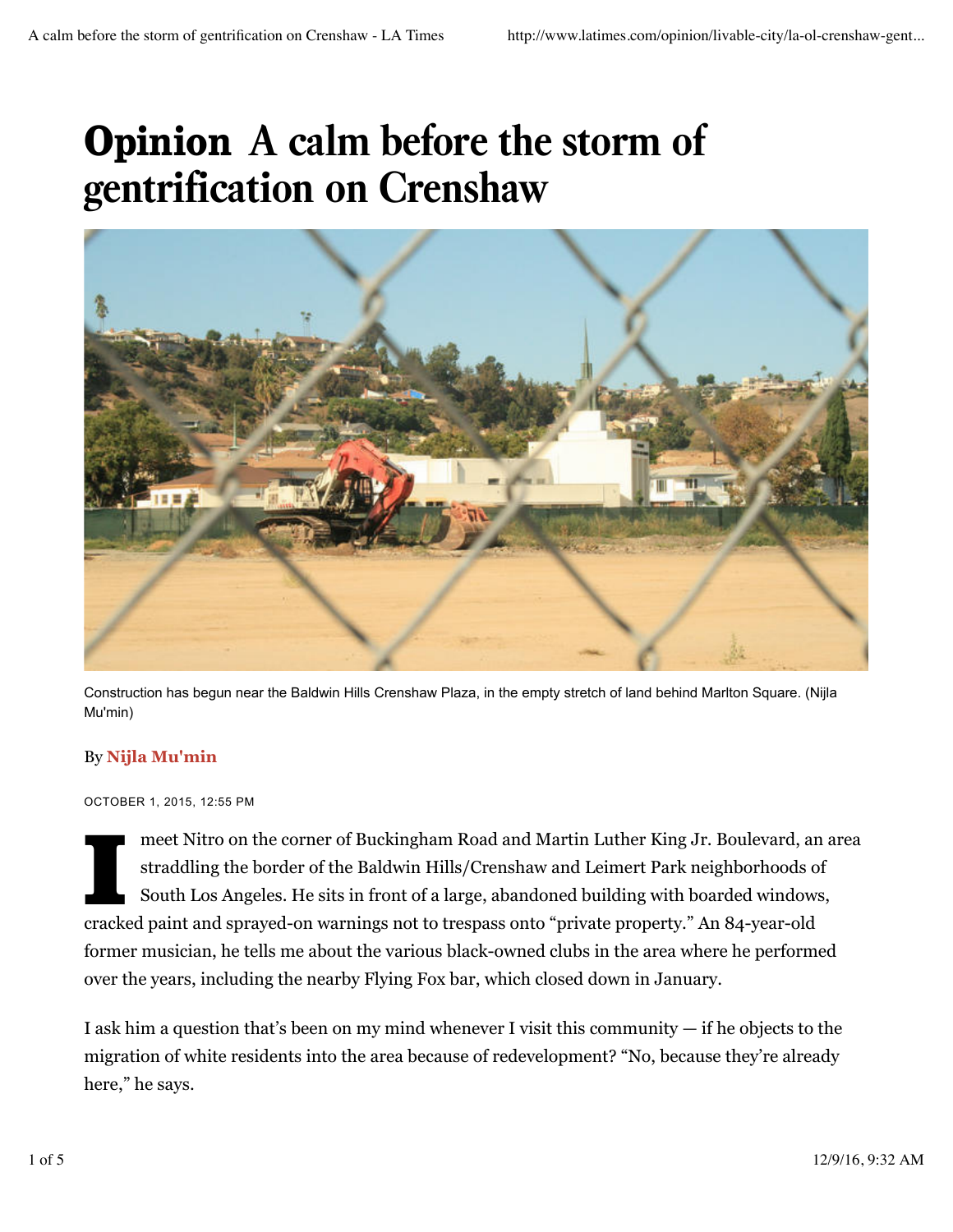I ask him what he means. "Many of the black businesses rent from them," he replies. "They own Los Angeles."

There may be some truth to his statement, but his casual dismissal can't hide the fact that a tide of change is currently swamping the neighborhoods surrounding Crenshaw Boulevard.

Redevelopment is underway along the still-under-construction Crenshaw/ LAX light-rail line, which will include stops in Leimert Park, Inglewood and Los Angeles International Airport, and will be finalized in 2019. Capri Partners Investment group, which completed an earlier renovation of the Baldwin Hills Crenshaw Plaza -- adding Chipotle, Buffalo Wild Wings and Post & Beam restaurants, and Rave Cinemas — will add to it 2 million square feet of new hotel and retail space, offices, condos and apartments. Odds are that empty spaces in the neighborhood, like the Flying Fox, probably won't be that way for long.

The Crenshaw corridor is officially "up and coming."

\*\*\*\*\*\*\*

I learned about Leimert Park and the surrounding Crenshaw communities through stories. During my junior year at UC Berkeley in 2006, my friend Amena Jefferson-Mebane told stories of her mother, L.A. Rebellion filmmaker Melvonna Ballenger, who organized free film workshops for youths in the area while her father played chess into the wee hours of the morning at  $5<sup>th</sup>$  Street Dick's, a historic black cafe. She spoke of poetry readings at the World Stage, jazz and African drums wafting through her windows and the enduring presence of black art.

I wanted to experience this place -- a self-sustaining black community, something very different than the diverse Bay Area cities I'd grown up in.

My wish came true two years later during a visit to L.A. It didn't disappoint.

I remember eating fried catfish and creamy yams in Leimert Park at M&M Soul Food (which has since closed and become R&G Soul food -- handwritten signs for chitterlings in the windows). Afterward, I walked over to Degnan Boulevard and found Melvonna Ballenger's name memorialized on the Sankofa Walk. I bought a novel at the black-owned bookstore Eso Won Books.

It was obvious Leimert Park was a special place.

When I was accepted as an MFA student in film and writing at CalArts in 2010, I decided to live there, braving the hour-plus commute to Valencia each day. I often went to bed and woke up to the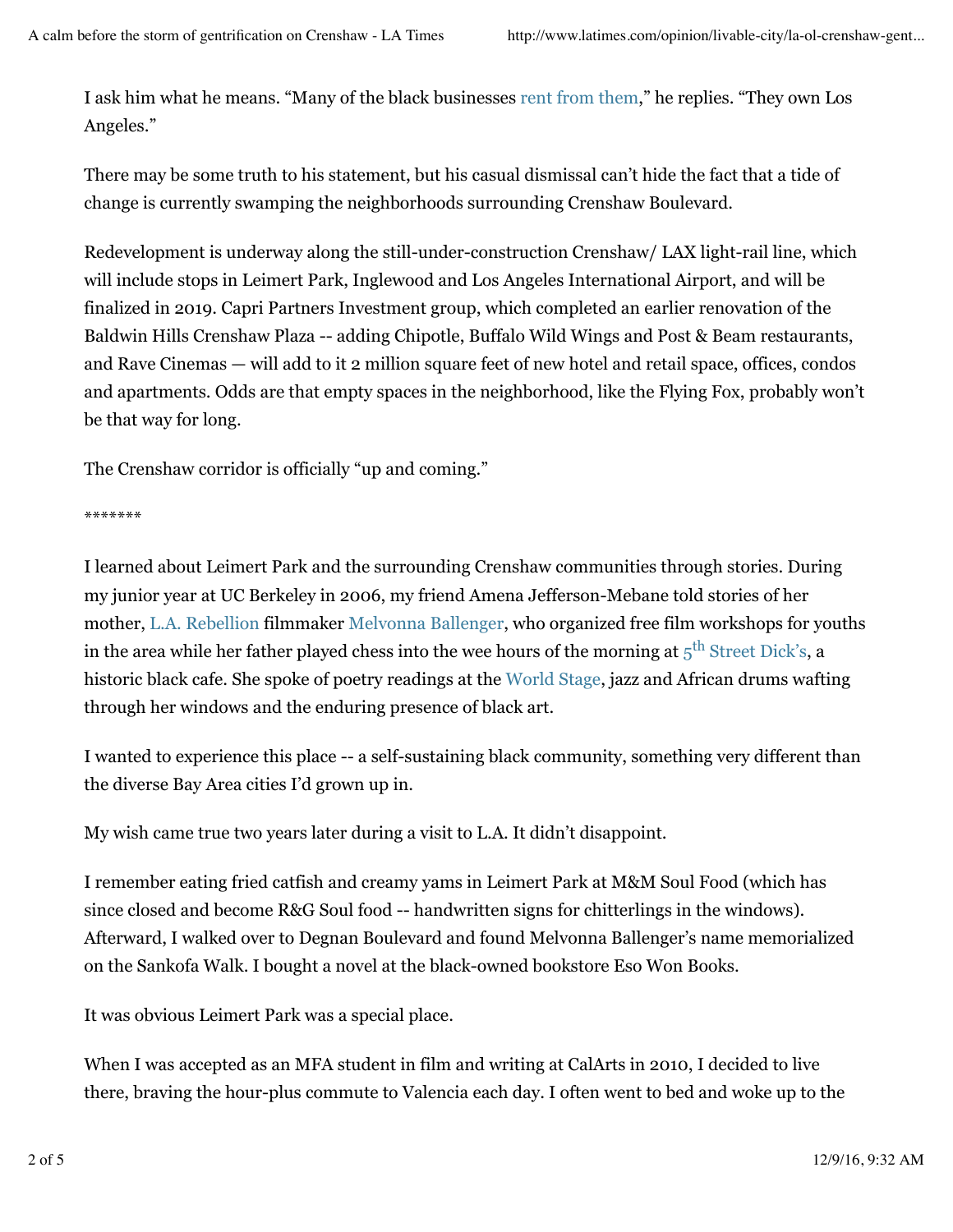sound of someone playing a trumpet or saxophone next door to me. When I'd go to the Albertsons on Crenshaw, many people knew each other by name and they'd catch up in line, informing each other of the latest news, job promotions and celebrations with deep, throaty laughter and a familial closeness. I was captivated by this sense of community. I came to know this as black L.A.

And unlike many other urban communities of color across America, overrun with gentrification, black L.A. was thriving.

Numa Perrier, a visual artist and co-founder of the popular Black and Sexy TV, moved to Leimert Park with her partner and daughter around the time I did.

"When we first moved here there wasn't a whole lot going on publicly," she says, "but we knew this was once a home to some of our most revered underground filmmakers and artists, and we felt a resurgence beginning to happen. We wanted to contribute."

Perrier began to use the neighborhood as the backdrop for her TV series -- and watched as other black artists began to use Leimert Park as their canvas.

"There are now monthly art walks, two of our friends have galleries: Papillion in Leimert and On The Ground Floor in View Park. Then there's Mark Bradford's art space Art + Practice. None of that existed five years ago, but it was quietly in the works."

As of late though, it feels like that artistic resurgence has been met with conditions that make it difficult for residents and artists to live. As Perrier puts it: "Rents have increased. Businesses are closing left and right. We never get too used to a new place, because we know a few months later, it would be gone."

These changes have already started to affect the area's racial makeup. I spoke with Hayley Roberts, 31, a nonprofit consultant who was raised in the nearby View Park/Windsor Hills area, known for its black, middle-class affluence. She says she's already witnessed the ramping up of developers buying and flipping houses.

"To say it plainly: there is a definite increase in the number of white people I see walking around," she tells me. "L.A. is an extremely segregated city. When I was growing up, it would be rare for me to see a white person grocery shopping at the Ralphs in the Ladera Center or grabbing a smoothie from Simply Wholesome. Now it's rare for me not to see a white person in these types of places."

There isn't anything wrong with different people beginning to appreciate all that this area has to offer. However, the dangers of the changing racial demographics were recently hammered home by a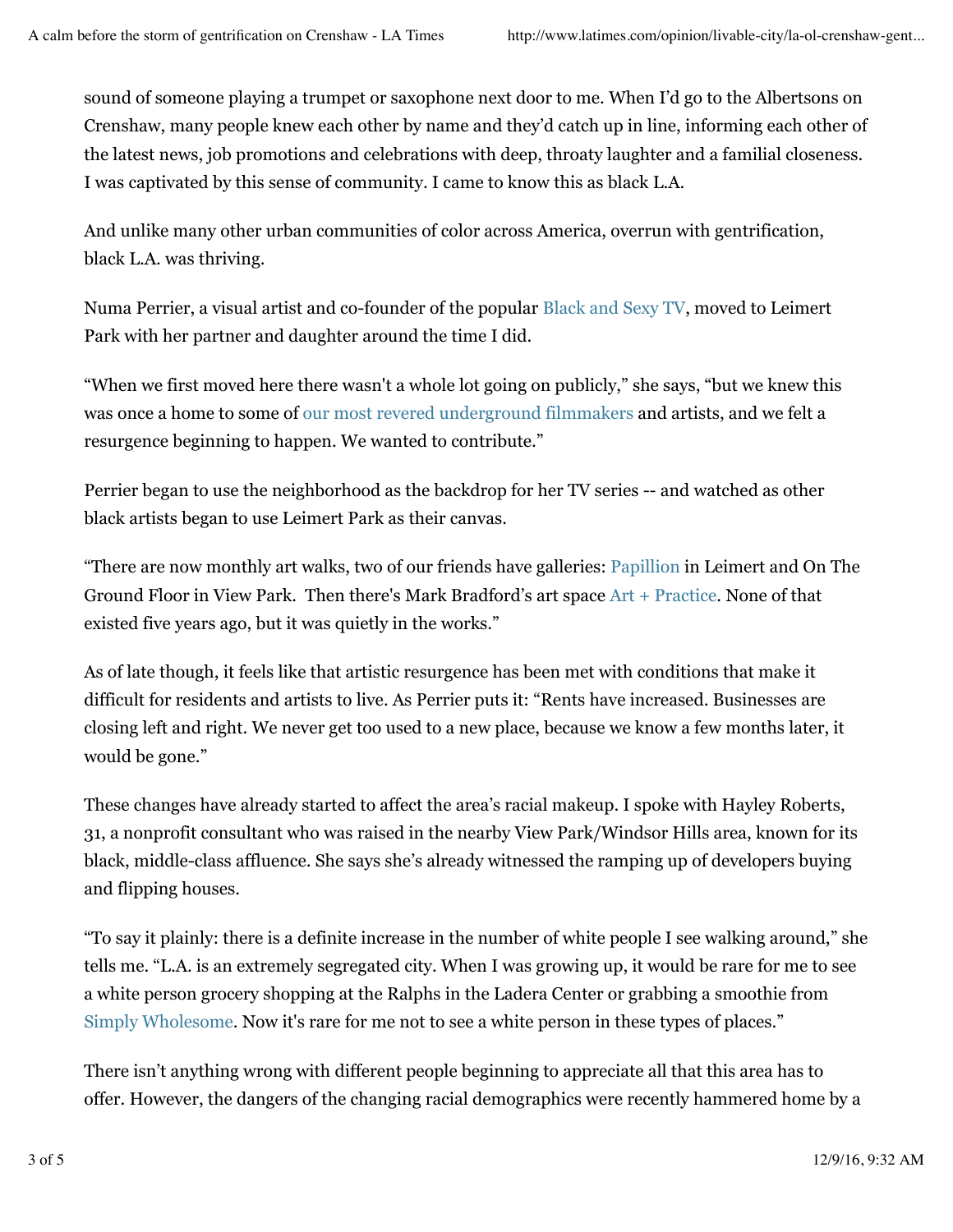segment on KCRW's local news show "'Which Way, L.A.," in which a young white woman vented her frustration over her family's inability to afford housing even in "transitional" neighborhoods like Windsor Hills.

Roberts heard that interview and it gave her pause.

"Transitioning from what? This area has been home to stable individuals and families for generations," she said. "Did she mean it's transitional just because the majority of the families living there happen to be a different color?"

To those of us who have lived there, the neighborhoods surrounding Crenshaw Boulevard are more than just real estate investment opportunities. Where else can you find this large concentration of black elders, black artists, black youths and black business owners? It isn't rare to find the third or fourth generation of a black family living in a house or apartment along Crenshaw. Roberts says that new residents spurred by gentrification might not understand this when they move in:

"I worry that the new development may encourage people from outside the black community to indulge their prejudices without acknowledging the rich history and assets that already exist here," she said.

How will Leimert Park's long-celebrated black artistic presence merge with the commerce-oriented structures that will border it? Will the black, artistic legacy that drew me to the community fade away, or will the newcomers provide much-needed patronage to keep these new art spaces and businesses thriving? Some in the community seem to echo Nitro's ambivalence about these questions, because 2019 is years away and exactly what will happen with the Crenshaw Plaza redevelopment is an unknown to many — including some local business owners and residents who've grown accustomed to the vacant lots and the empty storefronts along Crenshaw Boulevard.

For the time being, the area gives the false impression of neglect. The weeds around the now boarded-up Marlton Square have grown taller, and the Flying Fox is just empty space. The large lot behind it is set to house a new addition of a Kaiser Permanente hospital, a project years in the making. A construction crane lurks on the empty land, while local residents park cars and big rigs along its outskirts.

My hope is that I don't look back at the desolation of these lots and buildings and remember them fondly -- as a welcome placeholder to the gentrification that will follow. A rare calm before the storm.

*Nijla Mu'min is a screenwriter, filmmaker, and essayist. Find her work at www.nijlamumin.com*